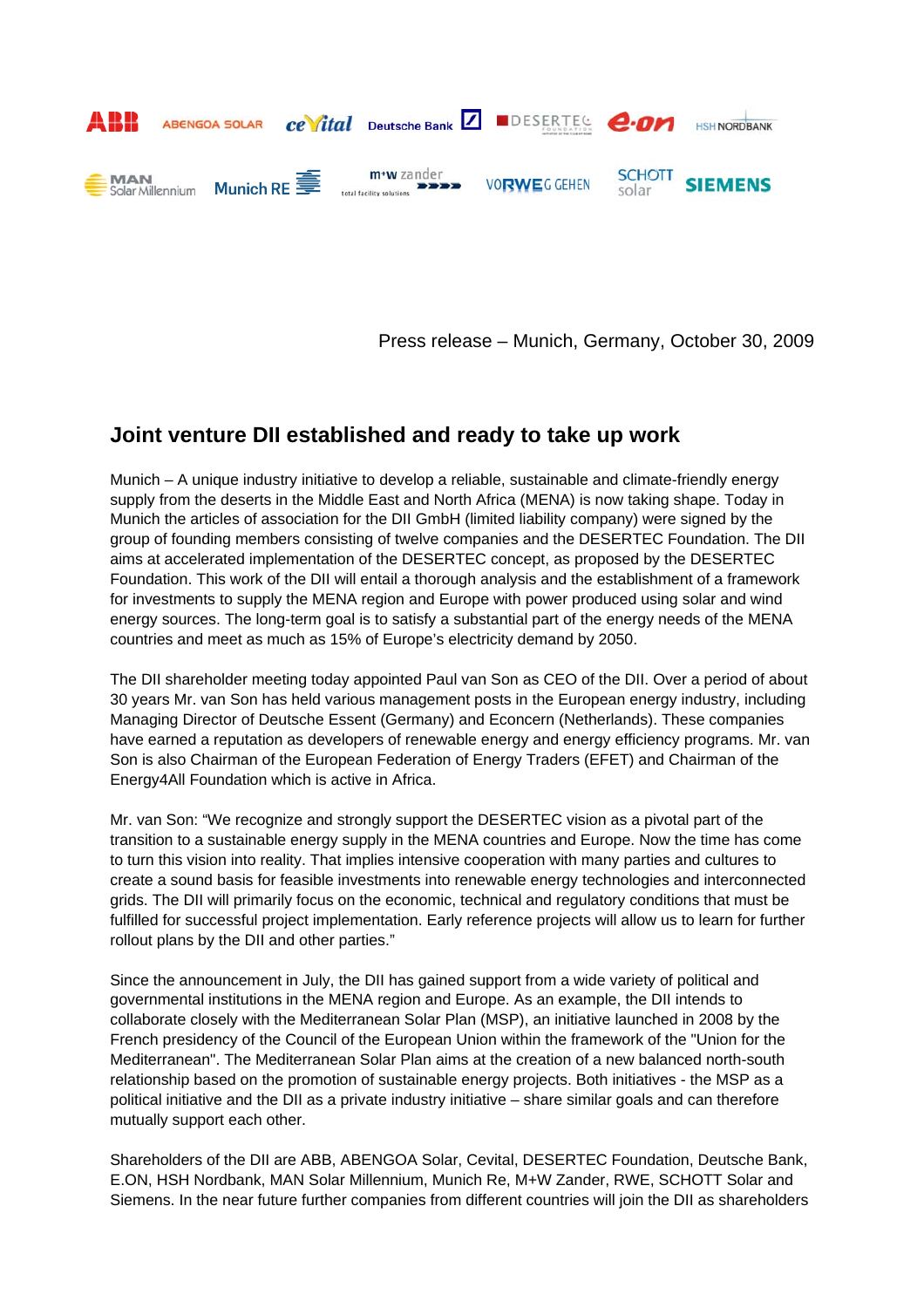or partners to ensure broad-based support from the EUMENA society. DII headquarters will be located in Munich.

All DII signatories agree on the need for efficient climate protection measures. Torsten Jeworrek, member of the board of Munich Re on behalf of the DII founding members: "The question is not whether we should do something, but how we can reduce greenhouse gas emissions to the atmosphere and how this goal can be achieved in an intelligent manner, which results in a win-win situation for both the environment and the economy. With regard to the important UN climate summit in Copenhagen, this private sector initiative demonstrates how business potentials can be aligned with sustainability goals."

Service: This press release is also available in Arabic, Dutch, French, German and Spanish.

## **Media contacts of the institutions involved in alphabetical order:**

ABB Deutschland Klaus Treichel Tel. + 49 621 438 12 30 klaus.treichel@de.abb.com

Abengoa Solar Patricia Malo de Molina Meléndez Tel. + 34 954 93 71 11 patricia.malodemolina@abengoa.com

**Cevital** Karim Ait Aissi Tel. + 00 213 770 250 158 karim.aitaissi@cevital.com

DESERTEC Foundation Michael Straub Tel. + 49 40 32 507 795 michael.straub@desertec.org

Deutsche Bank Group Dr. Klaus Winker Tel. + 49 69 910 322 49 klaus.winker@db.com

E.ON AG Dr. Christian Drepper Tel. + 49 211 4579 889 christian.drepper@eon.com

HSH Nordbank Gesine Dähn Tel. + 49 40 33 33 15346 gesine.daehn@hsh-nordbank.com